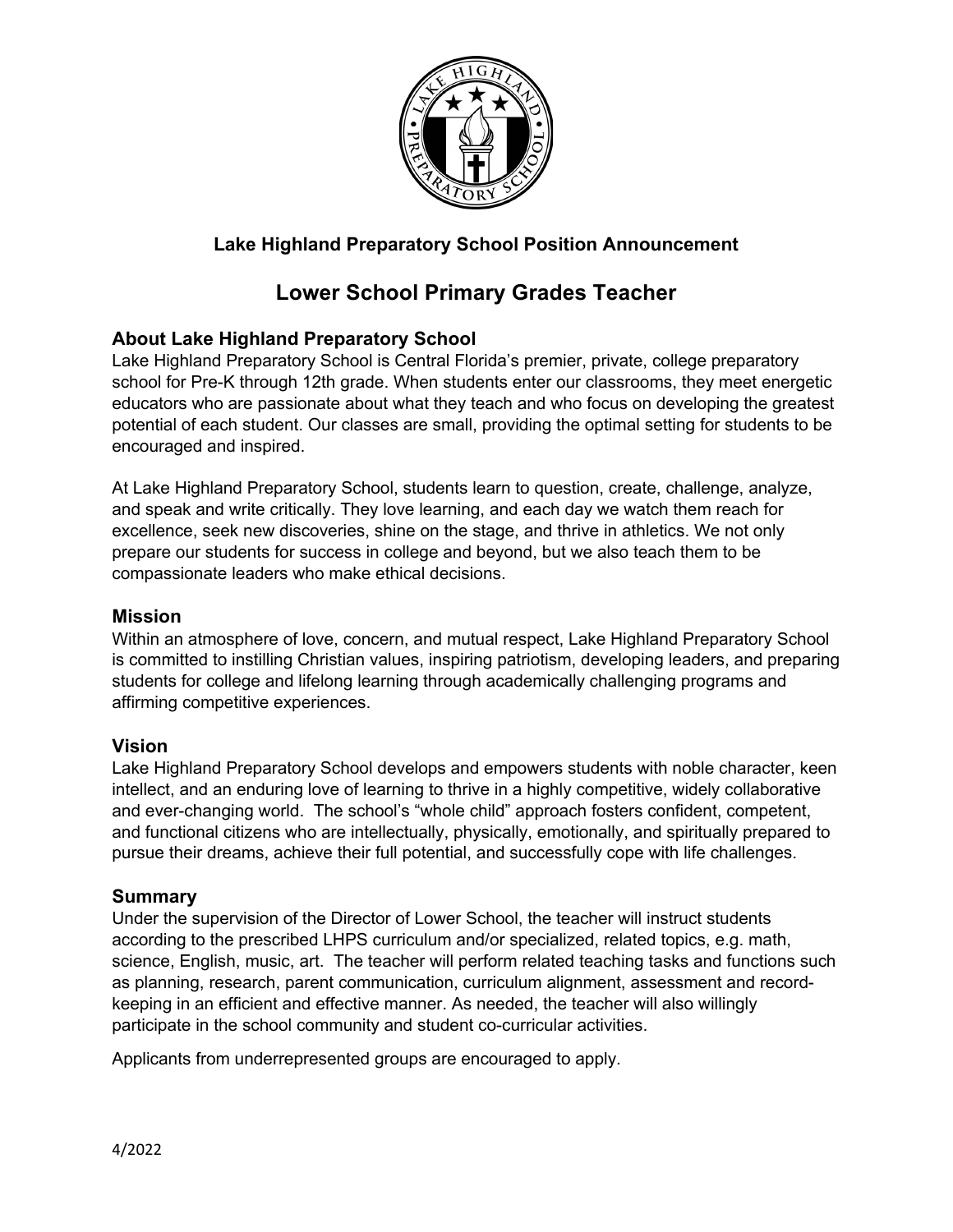

# **Responsibilities**

- Instructs students using research-based effective teaching methods, and utilizes responsive teaching to meet all student learning needs and learning objectives.
- Prepares a yearly plan, course objectives and unit outlines for course of study following curriculum guidelines and/or requirements of the State of Florida, LHPS, and accrediting agencies.
- Collaborates effectively with grade level team to discuss grade level progress, planning, assessments, projects, and student progress.
- Builds and maintains respectful relationships with colleagues.
- Provides frequent and timely feedback on all learning activities ensuring they are appropriate for each student.
- Models professionalism and positivity for students, parents, and colleagues.
- Maintains accurate and up-to-date student attendance and academic records.
- Instructs children effectively and positively based on knowledge of child development at the level being taught.
- Builds classroom community and safety through consistent classroom management, based on *Responsive Classroom* techniques.
- Meets and/or communicates effectively with parents by issuing written and in-person reports about progress, difficulties, and assessment results.
- Participates in faculty and professional meetings, curriculum projects, and teacher training workshops in support of ongoing, professional growth.
- Maintains current teacher certification; provides Human Resources a copy of Certificate or Statement of Eligibility and with proof of courses taken towards certification or recertification.
- Assumes responsibility for the general comfort, safety and health of students.
- Instills a collaborative and team approach when working with colleagues and all school stakeholders.
- Supports school events throughout the school year.
- Performs other duties as requested or assigned.

# **Education/Experience**

- Teacher must have a minimum of a bachelor's degree from an accredited institution or the international equivalent.
- Must have a college major or be certified, or working toward certification, in the area of study for which he/she is responsible the major portion of the day.

# **How to Apply**

Please submit a cover letter indicating how you would succeed in this position, a current resume, and three professional references with at least one immediate supervisor (preferably current). All materials should be submitted electronically as PDFs and emailed to HR@lhps.org specifying "**Lower School Primary Grades Teacher"** in the subject line.